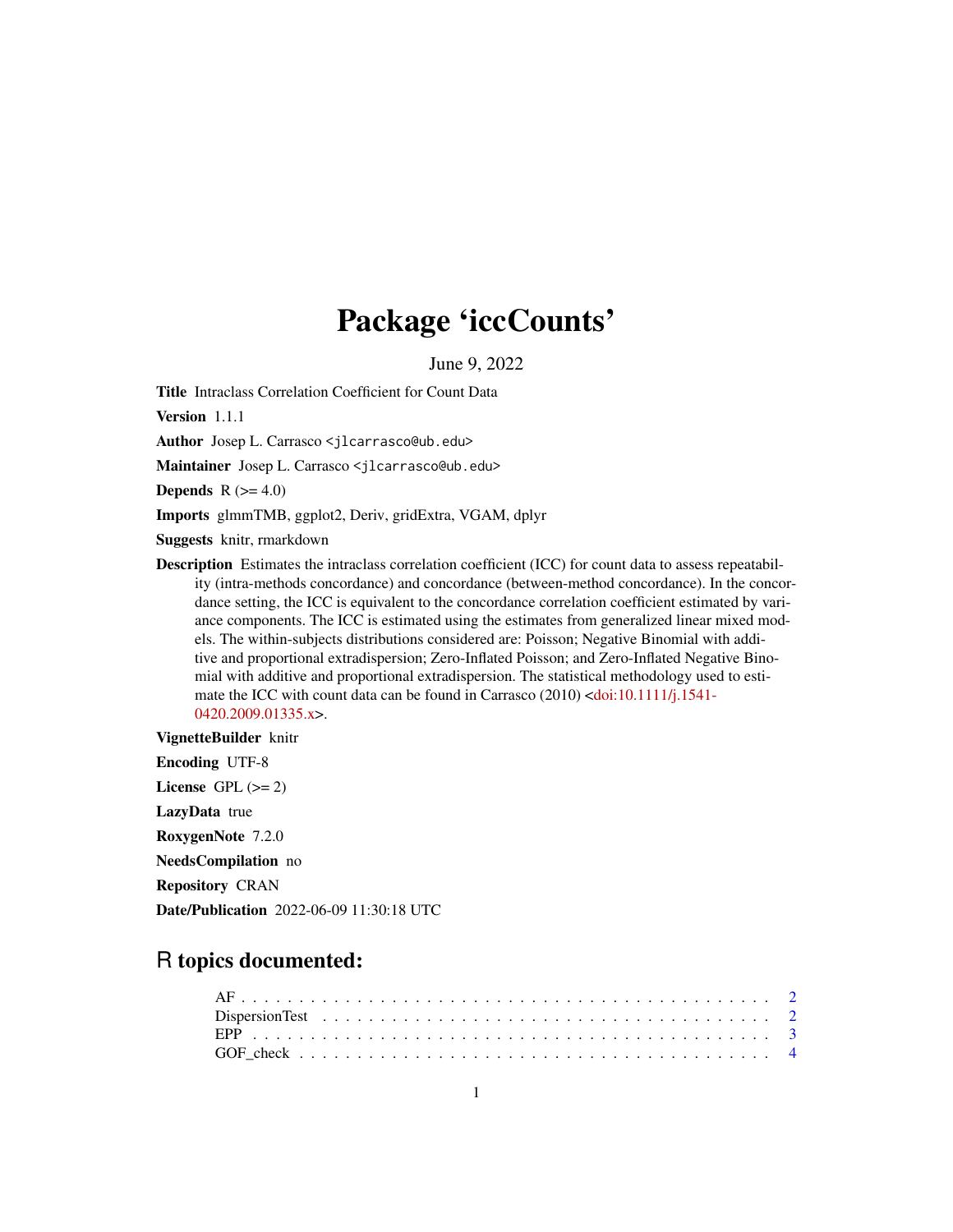#### <span id="page-1-0"></span>2 DispersionTest

| Index |  |  |  |  |  |  |  |  |  |  |  |  |  |  |  |  |  |  | 12 |
|-------|--|--|--|--|--|--|--|--|--|--|--|--|--|--|--|--|--|--|----|

AF *CD34+ count cell data*

#### Description

A dataset containing CD34+ count cell data obtained by two methods

#### Usage

AF

#### Format

A data frame with 40 rows and 3 variables:

y CD34+ counts

id Subject

met Method

#### References

Fornas, O., Garcia, J., and Petriz, J. (2000). Flow cytometry counting of CD34+ cells in whole blood. Nature Medicine 6, 833–836.

<span id="page-1-1"></span>DispersionTest *Dispersion test for GLMM*

#### Description

Dispersion test for GLMM

#### Usage

DispersionTest(x)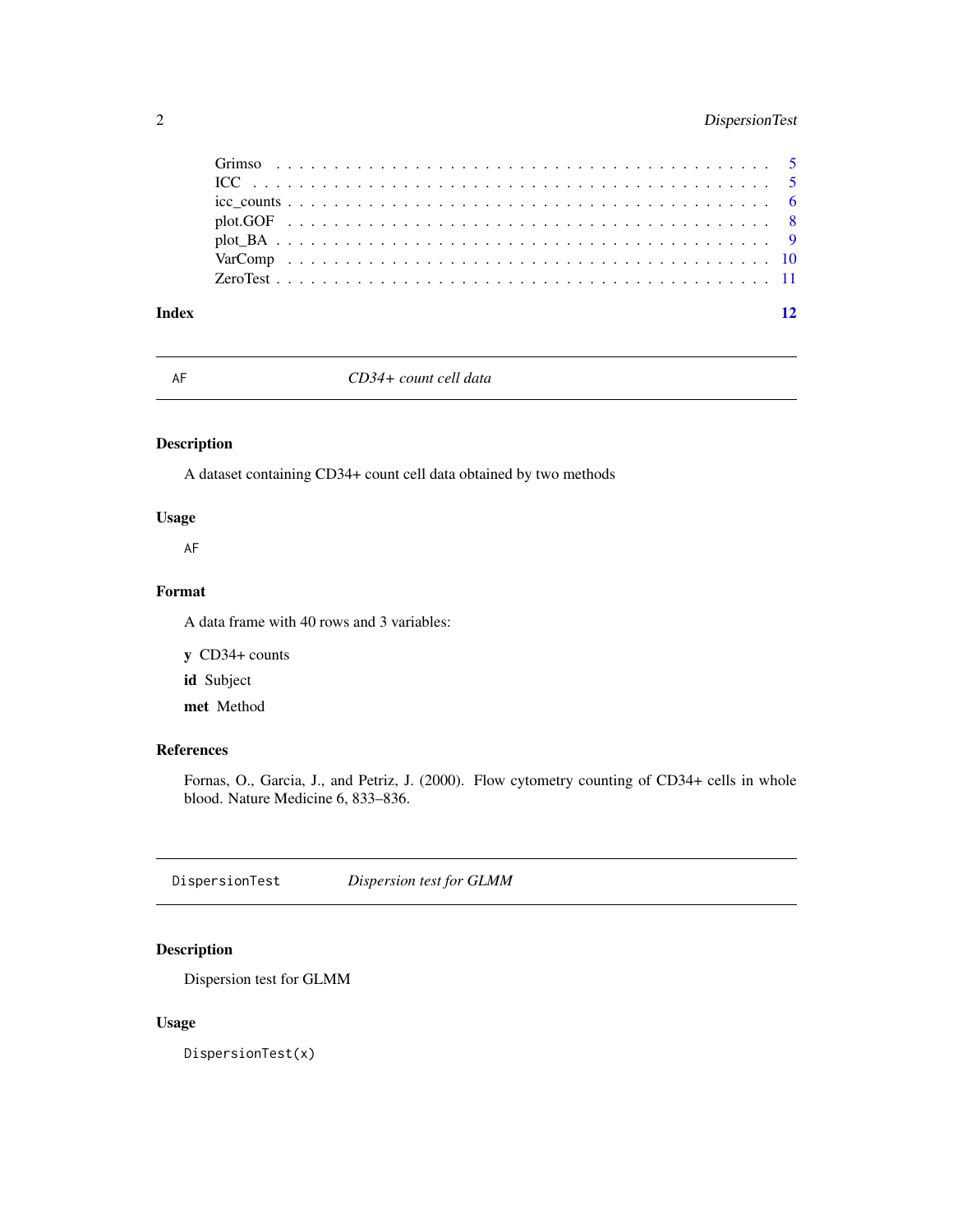#### <span id="page-2-0"></span> $EPP$  3

#### Arguments

x An object of class *GOF* generated by *GOF\_check* function.

#### Details

The function prints the dispersion of sample randomized quantile residuals (RQR) and the simulated P-value.

#### Value

A vector with the sample RQR dispersion and the P-value.

#### See Also

[GOF\\_check\(\)](#page-3-1)

#### Examples

```
# Poisson model. Repeatability setting.
iccpois<-icc_counts(EPP,y="Social",id="id")
iccpois.gof<-GOF_check(iccpois)
DispersionTest(iccpois.gof)
```
EPP *Sparrow fledglings paternity data*

#### Description

A dataset containing the counts of fledglings a male had in every breeding season

#### Usage

EPP

#### Format

A data frame with 193 rows and 3 variables:

Social Fledglings counts

id Subject identifier

Year Breeding season

#### References

Schroeder, J., Burke, T., Mannarelli, M. E., Dawson, D. A., & Nakagawa, S. (2012). Maternal effects and heritability of annual productivity. Journal of Evolutionary Biology, 25, 149– 156.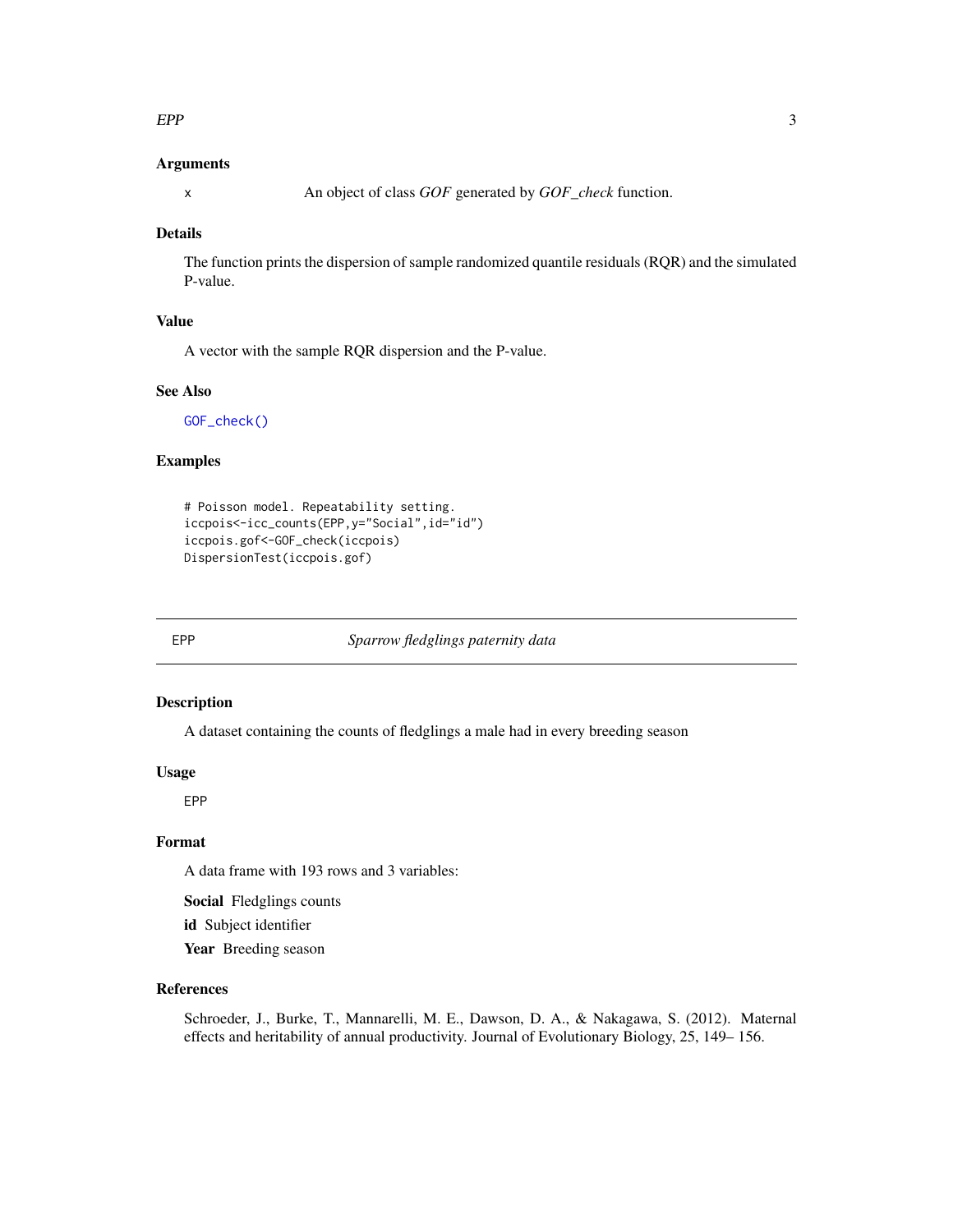<span id="page-3-1"></span><span id="page-3-0"></span>

#### Description

Assessment of goodness of fit for GLMM

#### Usage

GOF\_check(x,  $nsim = 100$ , alpha = 0.05)

#### Arguments

|       | An object of clas <i>iccc</i> .                      |
|-------|------------------------------------------------------|
| nsim  | Number of simulations to run. Default is set to 100. |
| alpha | Level of significance                                |

#### Details

Randomized quantile residuals are computed for the fitted model. Simulations based on the fitted model are generated and the model is refitted to each simulated dataset. Envelopes for RQR are built as the appropriate quantile (in relation to the level fo significance) of RQR from the refitted models. Additionally, a test for dispersion and zero inflation are carried out by comparing the RQR dispersion and the number of zeros from the original model and data to those from the refitted models and simulated data.

#### Value

An object of class *GOF* for which method *plot* is available. A list with the following components:

- *plot\_env*. Plot of RQR envelopes with the original RQR.
- *plot\_var*. Plot of the simulated RQR dispersion.
- *plot\_zi*. Plot of the count of zeros in the simulated datasets.
- *res\_var*. Dispersion of RQR from the original sample.
- *pval\_var*. Proportion of simulated RQR dispersion that are greater than the original dispersion that can be interpreted as a simulated P-value to check the goodness of fit on dispersion.
- *zero\_count*. Count of zeros in the original sample.
- *pval* zi. Proportion of simulated zero count that are greater than that of the original sample. It can be interpreted as a simulated P-value to check the hypothesis of zero-inflation.

#### See Also

[plot.GOF\(\)](#page-7-1), [DispersionTest\(\)](#page-1-1),[ZeroTest\(\)](#page-10-1)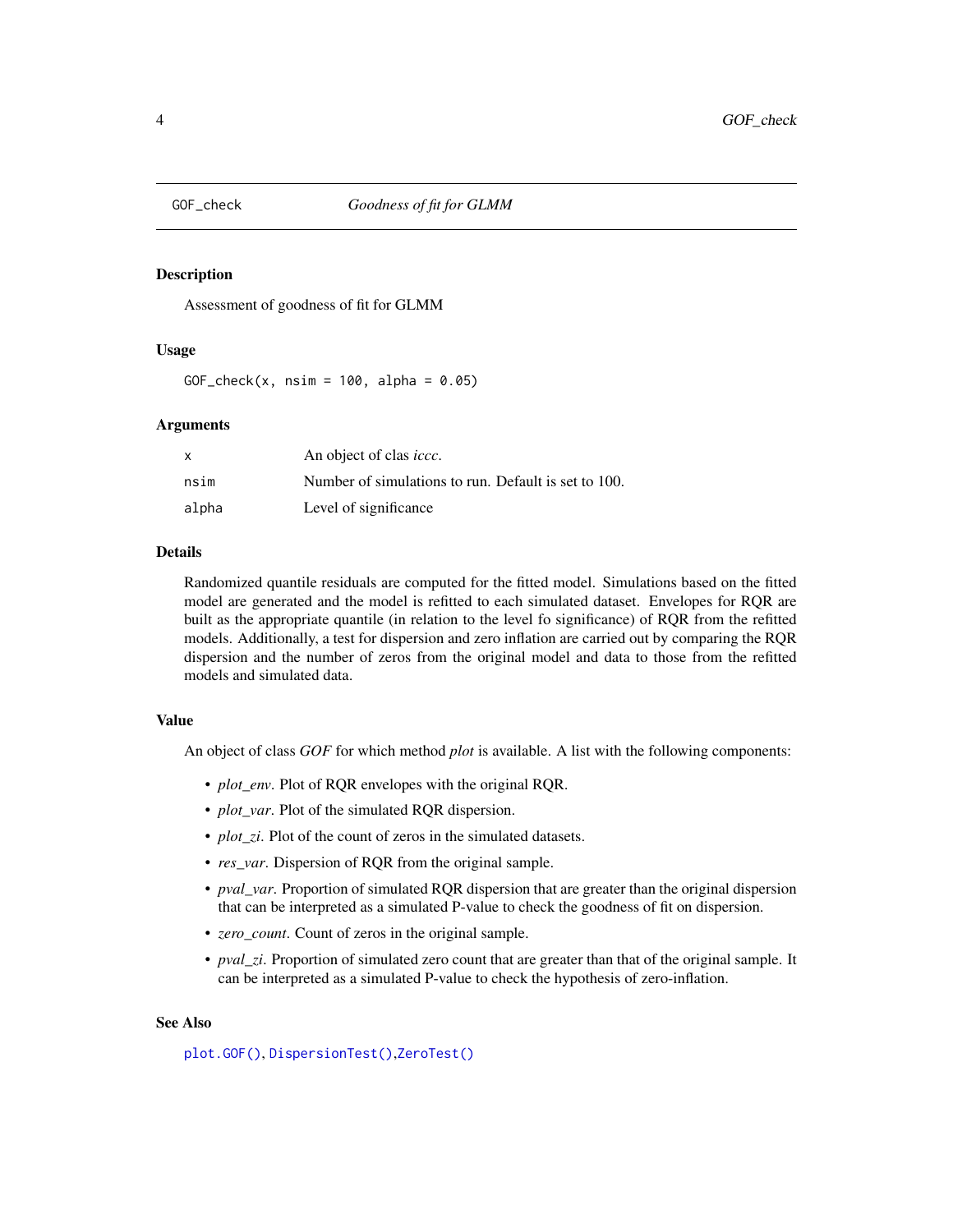#### <span id="page-4-0"></span>Grimso 5

#### Examples

```
# Poisson model. Repeatability setting.
iccpois<-icc_counts(EPP,y="Social",id="id")
GOF_check(iccpois)
# Zero-inflated Poisson model. Repeatability setting
icczip<-icc_counts(EPP,y="Social",id="id",fam="zip")
GOF_check(icczip)
```
Grimso *Tick counts data*

#### Description

A dataset containing the counts of ticks in Grimsö area

#### Usage

Grimso

#### Format

A data frame with 520 rows and 3 variables:

Tot Tick counts

TransectID Subject identifier

Round Identifier of repeated measurements

#### References

Kjellander, P.L., Aronsson, M., Bergvall, U.A. et al. (2021). Validating a common tick survey method: cloth-dragging and line transects. Exp Appl Acarol 83, 131–146.

ICC *Prints the intraclass correlation coefficient*

#### Description

Prints the intraclass correlation coefficient (ICC)

#### Usage

 $ICC(x, digits = getOption("digits"))$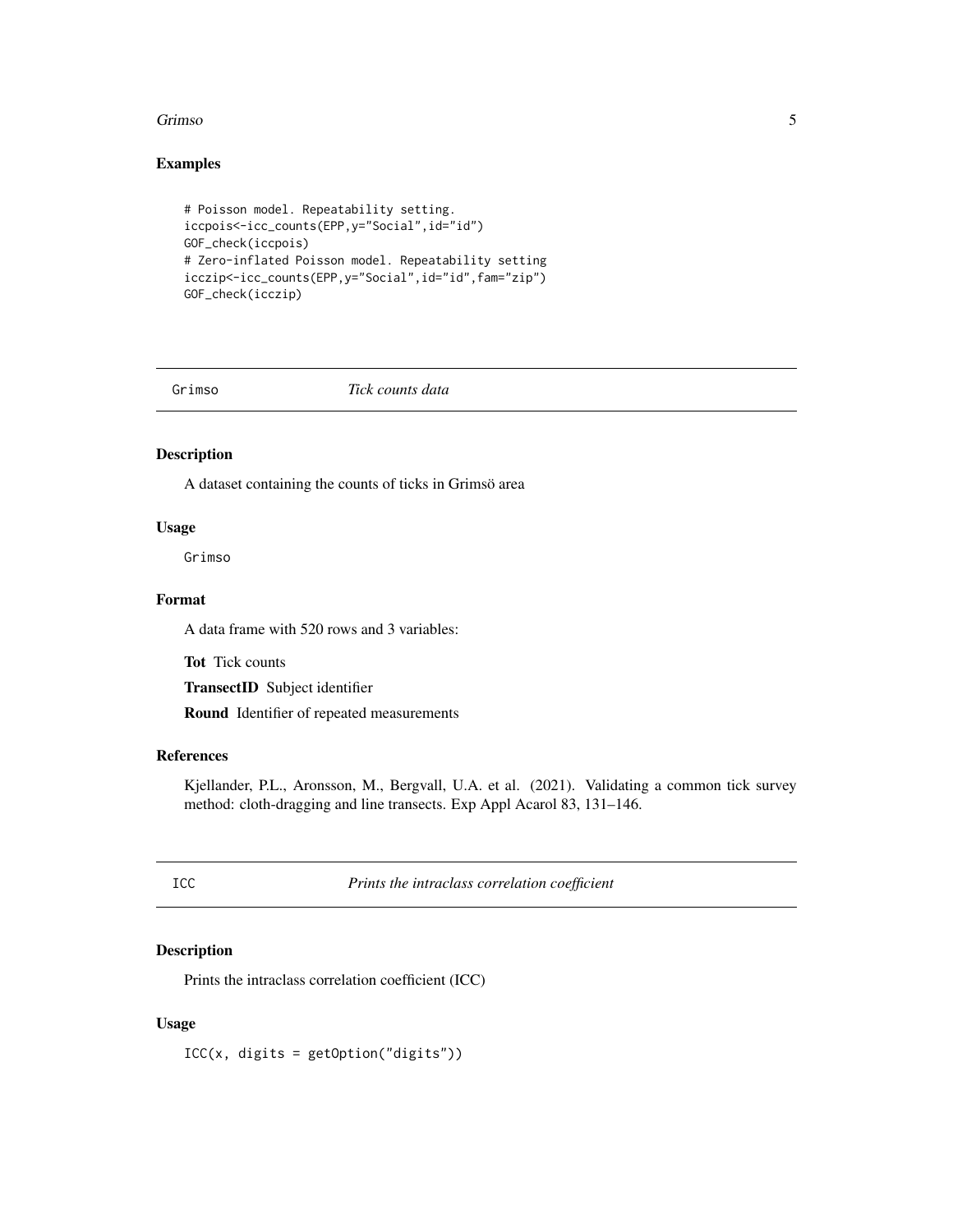<span id="page-5-0"></span>6 icc\_counts

#### Arguments

| x      | An object of class <i>iccc</i> |
|--------|--------------------------------|
| digits | Number of digits to print      |

#### Value

A vector with the ICC estimate, its standard error and confidence interval.

#### See Also

[icc\\_counts\(\)](#page-5-1)

#### Examples

```
# Poisson model. Repeatability setting.
iccpois<-icc_counts(Grimso,y="Tot",id="TransectID")
ICC(iccpois)
# Negative Binomial with proportional extra-dispersion. Concordance setting
iccnb2<-icc_counts(AF,y="y",id="id",met="met",type="con",fam="nbinom2")
ICC(iccnb2)
# Zero-inflated Poisson model. Repeatability setting
icczip<-icc_counts(EPP,y="Social",id="id",fam="zip")
ICC(icczip)
```
<span id="page-5-1"></span>icc\_counts *Intraclass correlation coefficient (ICC) for count data*

#### Description

Estimates the intraclass correlation coefficient (ICC) for count data

#### Usage

```
icc_counts(
 data,
 y,
 id,
 met = NULL,type = c("rep", "con"),
 fam = c("poisson", "nbinom1", "nbinom2", "zip", "zinb1", "zinb2"),
 conf = 0.95)
```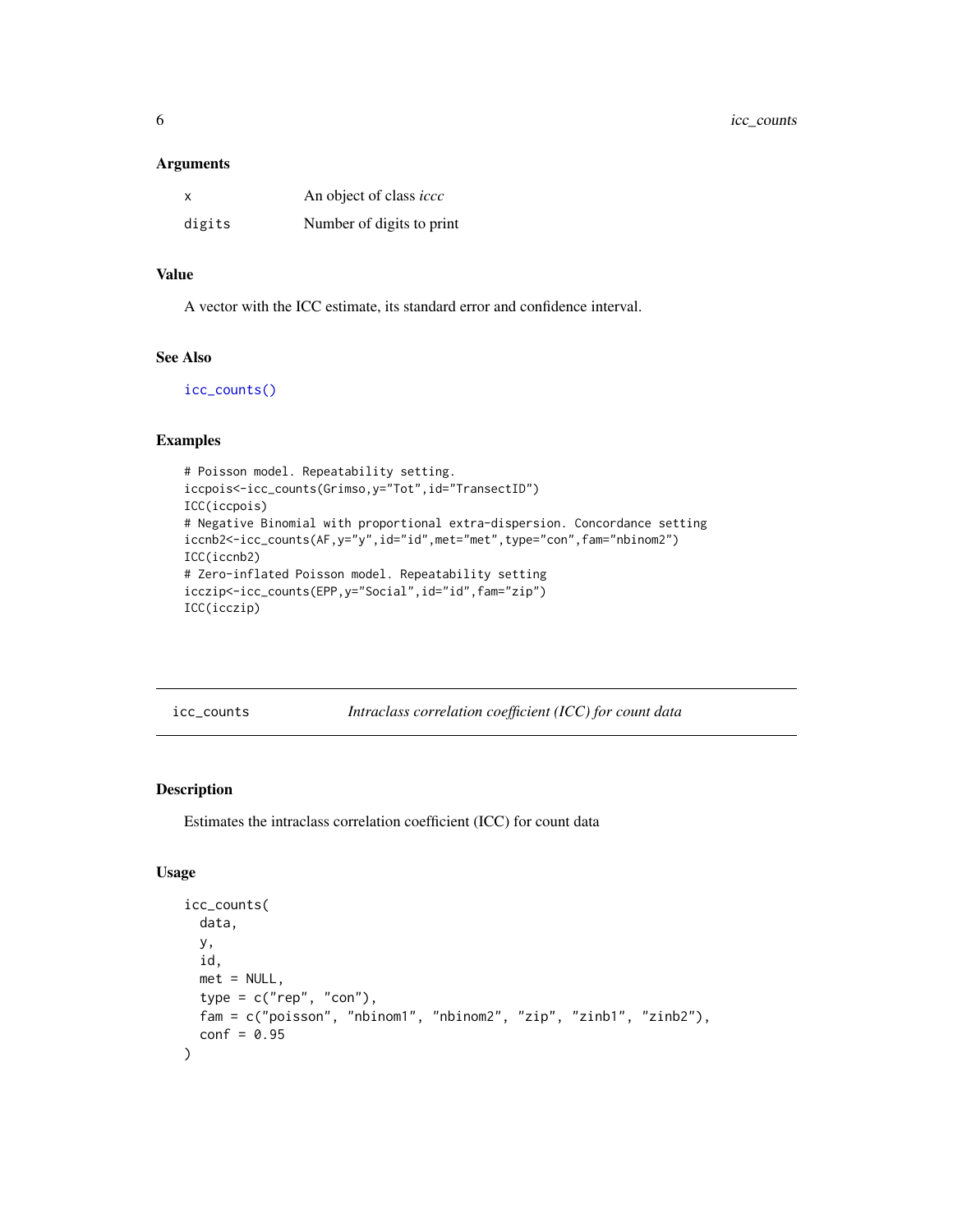#### icc\_counts 7

#### **Arguments**

| data | A data frame containing at least two columns: outcome and subject identifier.<br>In case of estimating the ICC for concordance setting, a third column with the<br>method identifier will be needed.                                                                                                                                                                                                                                                           |
|------|----------------------------------------------------------------------------------------------------------------------------------------------------------------------------------------------------------------------------------------------------------------------------------------------------------------------------------------------------------------------------------------------------------------------------------------------------------------|
| у    | Character string indicating the name of the outcome column in the dataset.                                                                                                                                                                                                                                                                                                                                                                                     |
| id   | Character string indicating the name of the subjects column in the dataset.                                                                                                                                                                                                                                                                                                                                                                                    |
| met  | Character string indicating the name of the methods column in the dataset. Only<br>needed in the concordance setting.                                                                                                                                                                                                                                                                                                                                          |
| type | Character string. It chooses the setting in which the ICC should be estimated.<br>Valid values are: "rep" (default) for repeatability setting; "con" for concor-<br>dance setting.                                                                                                                                                                                                                                                                             |
| fam  | Character string. The within-subjects pdf to use. Valid options are: "poisson"<br>(default) for Poisson pdf; "nbinom1" for Negative Binomial pdf with variance<br>increasing linearly with the mean; "nbinom2" for Negative Binomial pdf with<br>variance increasing quadratically with the mean; "zip" for zero-inflated Poisson<br>pdf; "zinb1" for zero-inflated Negative Binomial nbinom1 pdf; "zinb2" for<br>zero-inflated Negative Binomial nbinom2 pdf; |
| conf | Confidence level for the confidence interval estimation. Default value is set to<br>$95\%$ .                                                                                                                                                                                                                                                                                                                                                                   |

#### Details

The intraclass correlation coefficient (ICC) is estimated using the variance components of a generalized linear mixed model (GLMM) (Carrasco, 2010).

The GLMM is estimated using the *glmmTMB* package (Brooks et al. 2017). The ICC standard error is estimated by applying the delta method (Ver Hoef, 2012) using the variance-covariance matrix of parameters involved in the ICC estimate.

The parameters involved in the estimation of the ICC depends on the within-subjects pdf family chosen: the between-subjects variance, the between-methods variability (in case of concordance analysis), and parameters implicated in the within-subjects family chosen. In all cases the output includes the overall expectation identified as *mu*; the between-subjects variance named as *BSVar* (log-scale); the between-methods variability (in case of concordance analysis) named as *BMVar* (log-scale).

In the Negative Binomial pdf with variance linearly increasing with the mean (Hardin and Hilbe, 2007),

$$
Var(y_i) = \mu_i * (1+r)
$$

and Negative Binomial pdf with variance quadratically increasing with the mean (Hardin and Hilbe, 2007)

$$
Var(y_i) = \mu_i * (1 + r * \mu_i)
$$

the extra-dispersion parameter  $r$  is included in the output.

For zero-inflated models, the probability of observing an extra zero is included in the output as *pi*.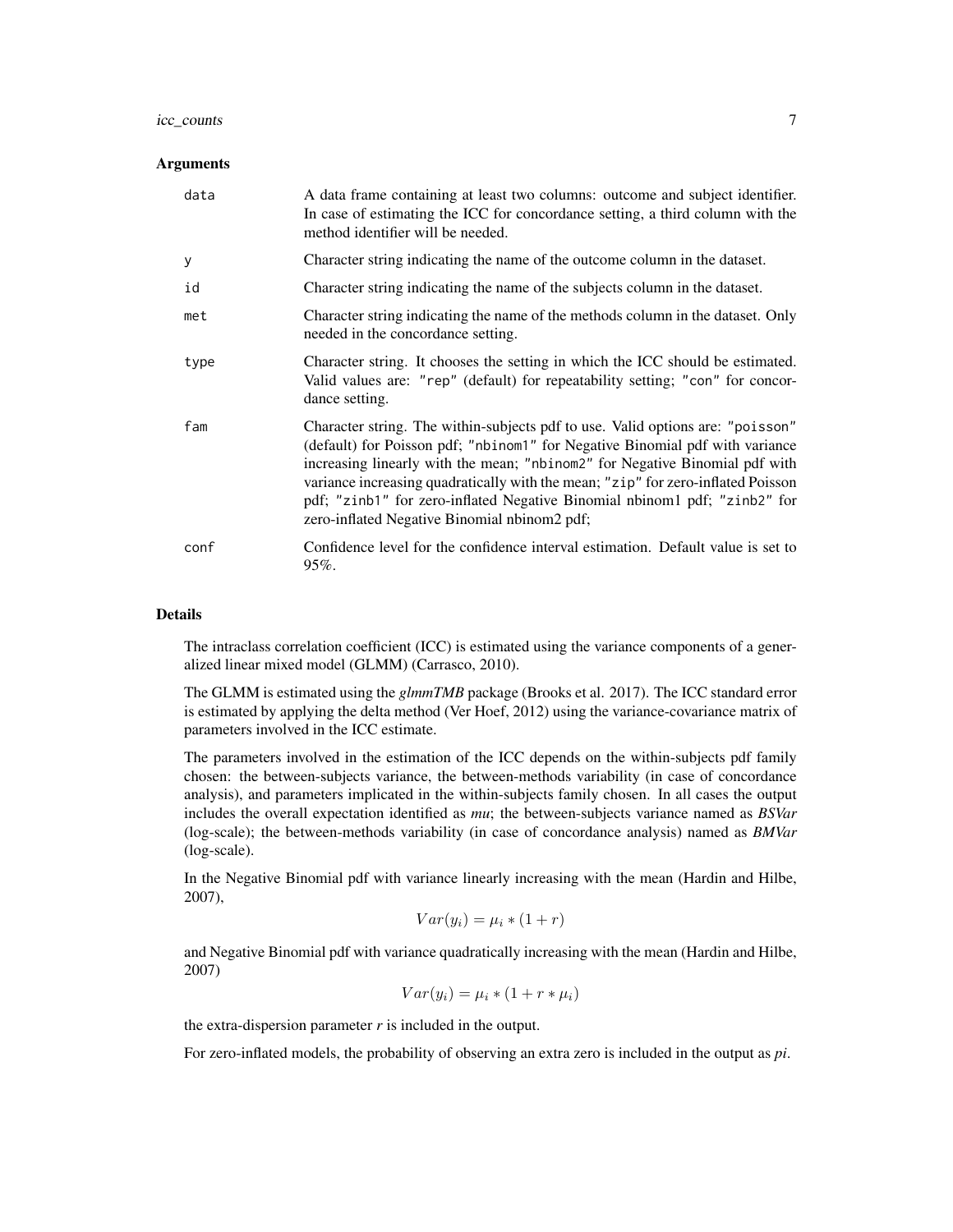<span id="page-7-0"></span>An object of class *iccc*.The output is a list with the following components:

- *model*. An object of class glmmTMB. The estimated generalized linear mixed model.
- *ICC*. Estimate of the ICC, its standard error and confidence interval.
- *varcomp*. Variance components and parameters related to ICC expression.

#### References

Brooks, M. E., Kristensen, K., van Benthem, K. J., Magnusson, A., Berg, C. W., Nielsen, A., Skaug, H. J., Mächler, M. and Bolker, B. M. (2017). glmmTMB balances speed and flexibility among packages for zero-inflated generalized linear mixed modeling. The R Journal, 9(2), 378–400.

Carrasco, J. (2010). A Generalized Concordance Correlation Coefficient Based on the Variance Components Generalized Linear Mixed Models for Overdispersed Count Data. Biometrics, 66(3), 897-904.

W. Hardin and J. Hilbe. (2007). Generalized Linear Models and Extensions. Stata Press.

Ver Hoef, J.M. (2012) Who Invented the Delta Method?, The American Statistician, 66:2, 124-127,

#### Examples

```
# Poisson model. Repeatability setting.
iccpois<-icc_counts(Grimso,y="Tot",id="TransectID")
# Negative Binomial with proportional extra-dispersion. Concordance setting
iccnb2<-icc_counts(AF,y="y",id="id",met="met",type="con",fam="nbinom2")
# Zero-inflated Poisson model. Repeatability setting
icczip<-icc_counts(EPP,y="Social",id="id",fam="zip")
```
<span id="page-7-1"></span>plot.GOF *Goodness of fit plots*

#### Description

Draws the plots to assess the goodness of fit

#### Usage

```
## S3 method for class 'GOF'
plot(x, type = c("all", "envelope", "dispersion", "zeros"), ...)
```
#### **Arguments**

| $\mathsf{x}$            | An object of class GOF generated by GOF check function.                                                                                                                                                                          |
|-------------------------|----------------------------------------------------------------------------------------------------------------------------------------------------------------------------------------------------------------------------------|
| type                    | Which plot to draw. Values: <i>all</i> (default); <i>envelope</i> for envelopes of randomized<br>quantile residuals; <i>dispersion</i> for plot to assess the dispersion; <i>zeros</i> for plot to<br>assess the zero inflation. |
| $\cdot$ $\cdot$ $\cdot$ | lgnore                                                                                                                                                                                                                           |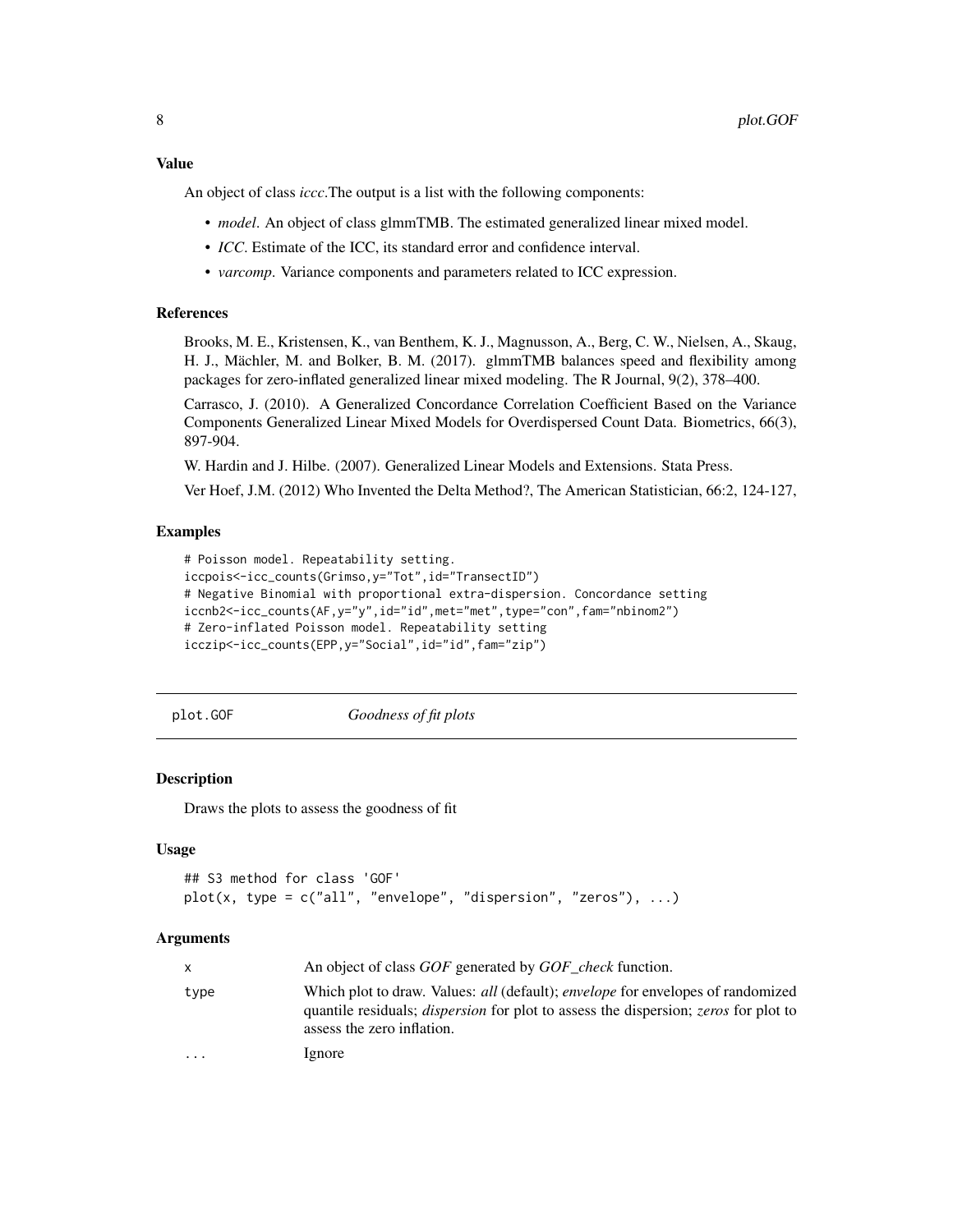#### <span id="page-8-0"></span>plot\_BA 9

#### See Also

[GOF\\_check\(\)](#page-3-1)

#### Examples

```
# Poisson model. Repeatability setting.
iccpois<-icc_counts(EPP,y="Social",id="id")
iccpois.gof<-GOF_check(iccpois)
plot(iccpois.gof)
plot(iccpois.gof,type="envelope")
plot(iccpois.gof,type="dispersion")
plot(iccpois.gof,type="zeros")
```
plot\_BA *Bland-Altman plot*

#### Description

Draws the Bland-Altman plot. The differences among pair of data from the same subject is represented on y-axis. The mean of data from the same subject is represented on x-axis. Additionally, a bar plot with the proportions of differences can be drawn.

#### Usage

plot\_BA(data, y, id, rm = NULL, type = c("BA", "bars"))

#### Arguments

| data | A data frame containing at least two columns: outcome and subject identifier.                                                                                                                                     |
|------|-------------------------------------------------------------------------------------------------------------------------------------------------------------------------------------------------------------------|
| У    | Character string indicating the name of the outcome column in the data set.                                                                                                                                       |
| id   | Character string indicating the name of the subjects column in the data set.                                                                                                                                      |
| rm   | Optional. Character string indicating the name of column that stands for the<br>repeated measurements from the same subjects in the dataset. Only needed to<br>identify the differences in the Bland-Altman plot. |
| type | Character. Which plot has to be drawn? Default option is Bland-Altman plot<br>("BA" option). Alternatively, the bar plot of the proportion of the differences<br>can be created ("bars" option).                  |

#### Value

A list with the following components:

- *plot*. An object of class ggplot. The plot generated.
- *data*. An object of class dataframe that contains the data used to generated the plot.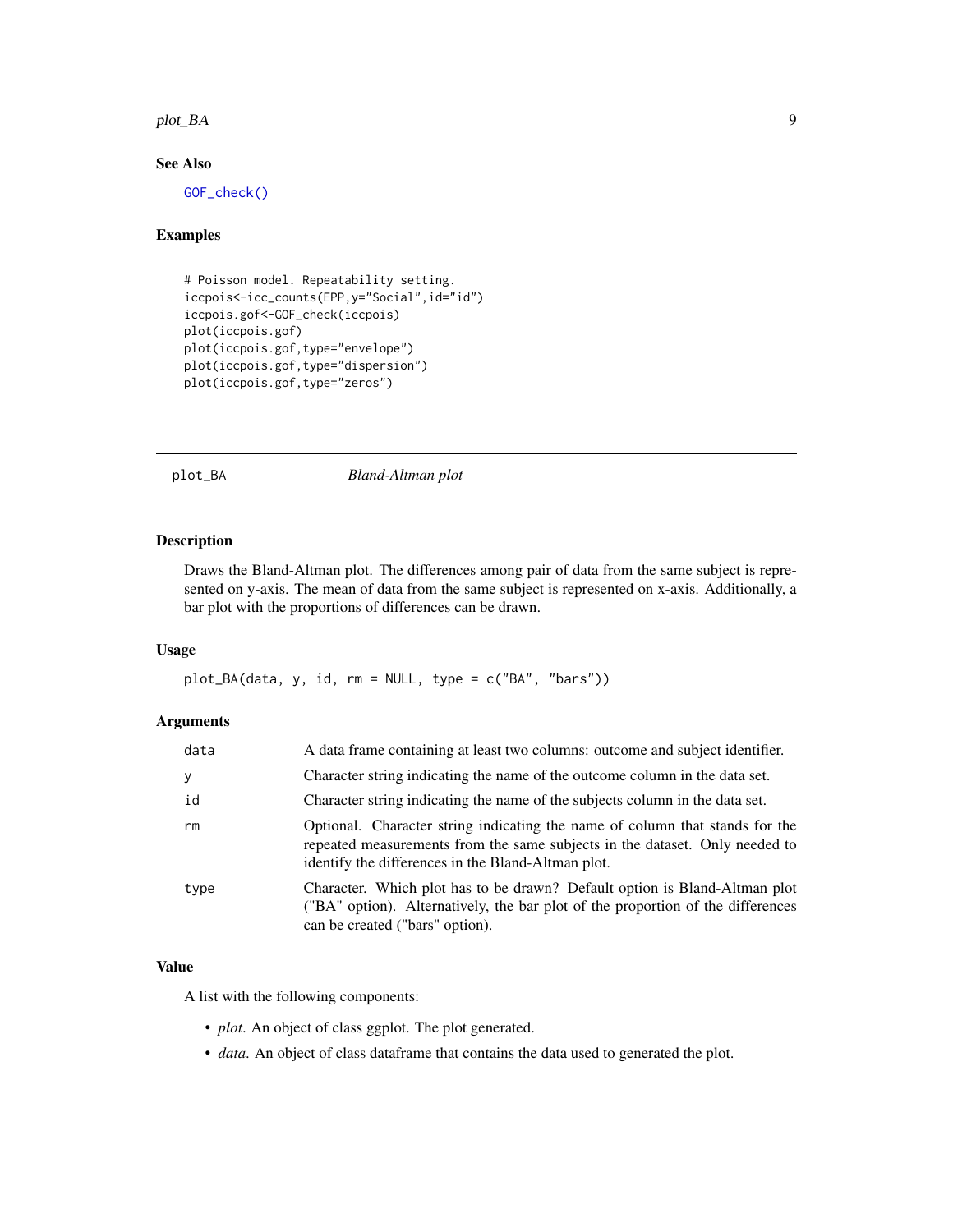#### Examples

```
plot_BA(EPP,y="Social",id="id")
plot_BA(EPP,y="Social",id="id",rm="Year")
plot_BA(EPP,y="Social",id="id",type="bars")
```
#### VarComp *GLMM variance components*

#### Description

Prints the GLMM variance components and related parameters to estimate the intraclass correlation coefficient (ICC)

#### Usage

VarComp(x, digits = getOption("digits"))

#### Arguments

| X      | An object of class <i>iccc</i> |
|--------|--------------------------------|
| digits | Number of digits to print      |

#### Value

A vector with the variance components and related parameters

#### See Also

[icc\\_counts\(\)](#page-5-1)

#### Examples

```
# Poisson model. Repeatability setting.
iccpois<-icc_counts(Grimso,y="Tot",id="TransectID")
VarComp(iccpois)
# Negative Binomial with proportional extra-dispersion. Concordance setting
iccnb2<-icc_counts(AF,y="y",id="id",met="met",type="con",fam="nbinom2")
VarComp(iccnb2)
# Zero-inflated Poisson model. Repeatability setting
icczip<-icc_counts(EPP,y="Social",id="id",fam="zip")
VarComp(icczip)
```
<span id="page-9-0"></span>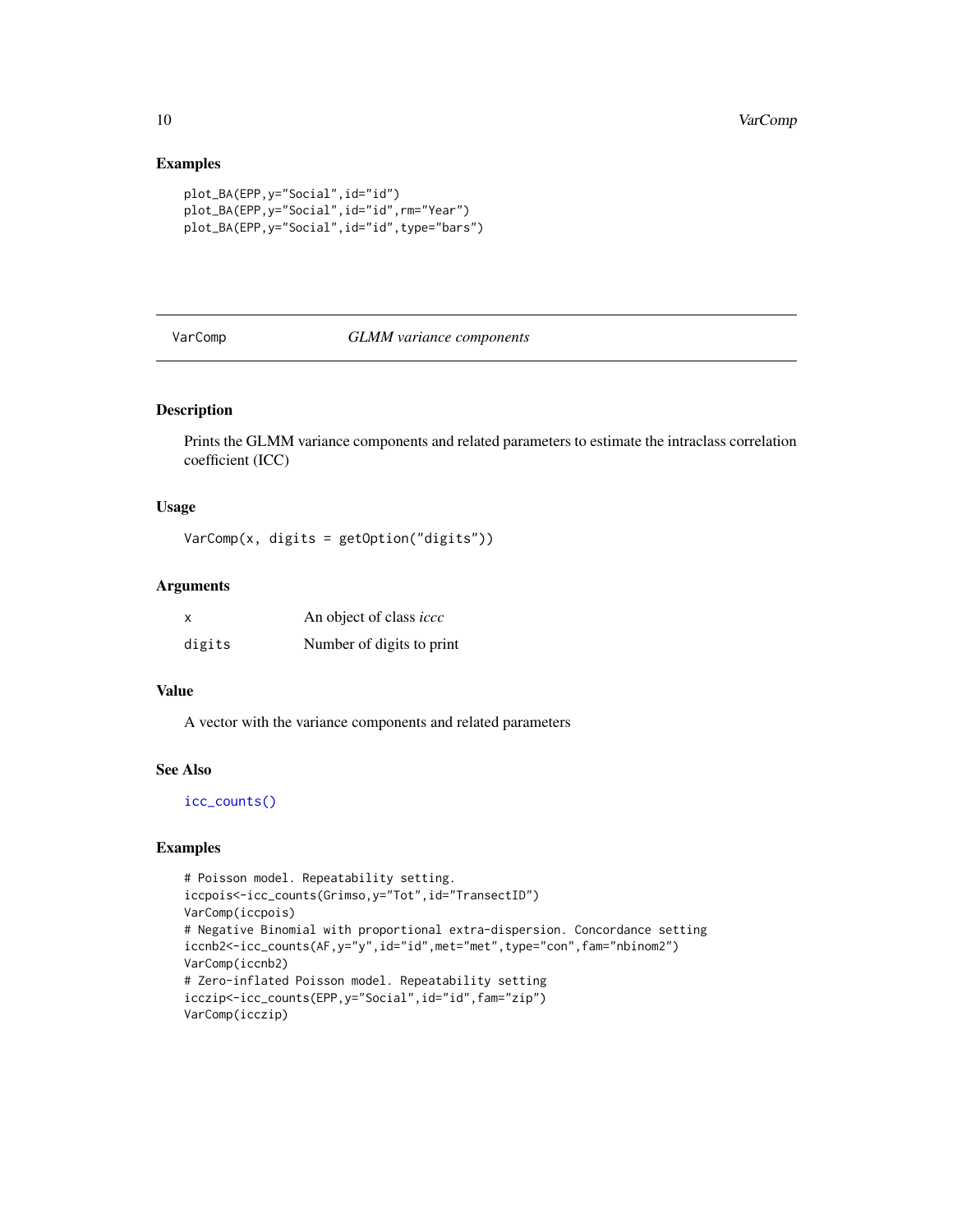<span id="page-10-1"></span><span id="page-10-0"></span>

#### Description

Zero-Inflation test for GLMM

#### Usage

ZeroTest(x)

#### Arguments

x An object of class *GOF* generated by *GOF\_check* function.

#### Details

The function prints the count of zeros in the sample and the simulated P-value.

#### Value

A vector with the zero count and the P-value.

#### See Also

[GOF\\_check\(\)](#page-3-1)

#### Examples

```
# Poisson model. Repeatability setting.
iccpois<-icc_counts(EPP,y="Social",id="id")
iccpois.gof<-GOF_check(iccpois)
ZeroTest(iccpois.gof)
# Zero-inflated Poisson model. Repeatability setting
icczip<-icc_counts(EPP,y="Social",id="id",fam="zip")
icczip.gof<-GOF_check(icczip)
ZeroTest(icczip.gof)
```